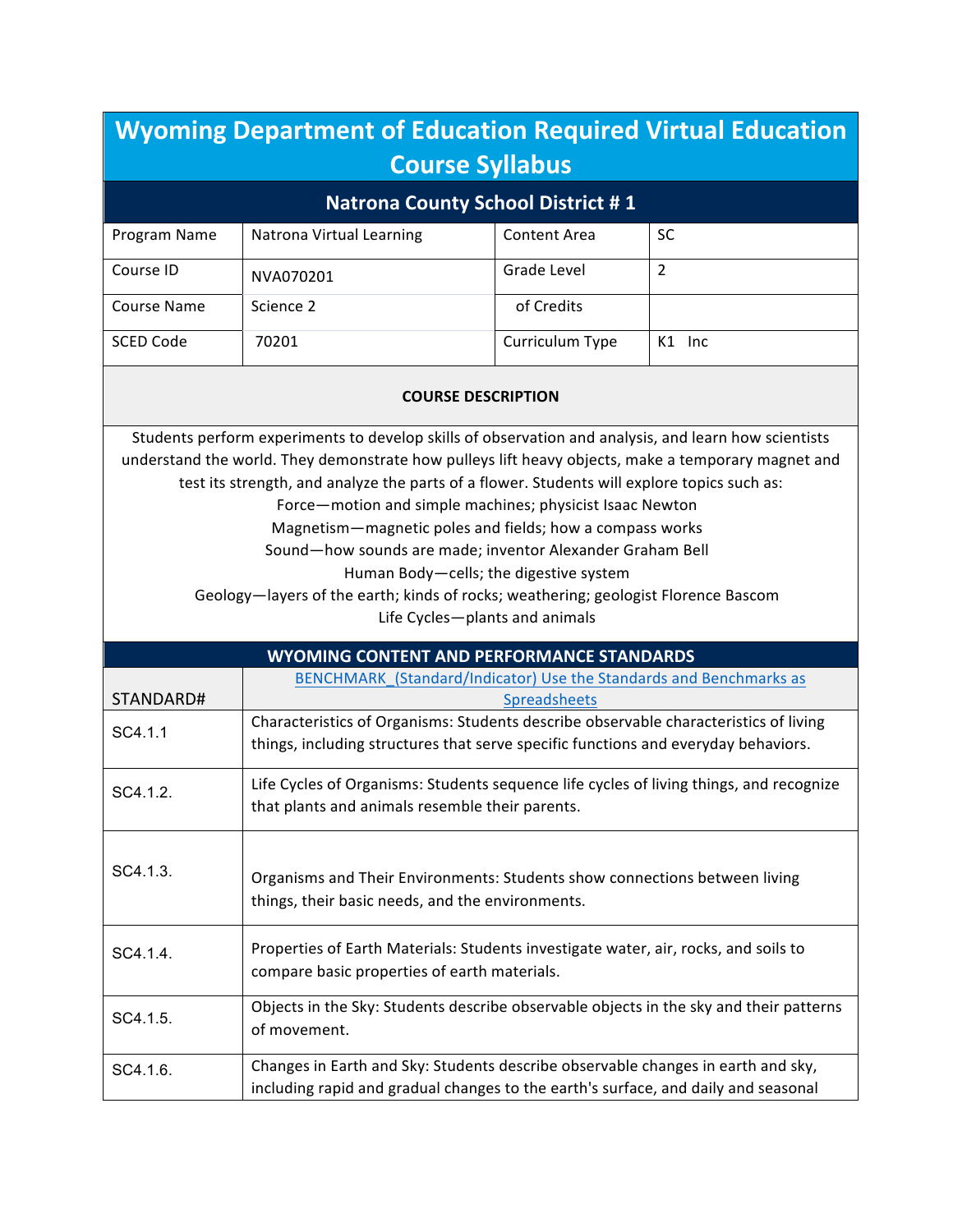|          | changes in the weather.                                                                                                                                                                                                                                                                                                                                                                                    |
|----------|------------------------------------------------------------------------------------------------------------------------------------------------------------------------------------------------------------------------------------------------------------------------------------------------------------------------------------------------------------------------------------------------------------|
| SC4.1.7. | Properties of Objects: Students classify objects by properties that can be observed,<br>measured, and recorded, including color, shape, size, weight, volume, texture, and<br>temperature.                                                                                                                                                                                                                 |
| SC4.1.8. | Changes in States of Matter: Students demonstrate that the processes of heating and<br>cooling can change matter from one state to another.                                                                                                                                                                                                                                                                |
| SC4.1.9. | Physical Phenomena: Students investigate physical phenomena commonly<br>encountered in daily life, including light, heat, electricity, sound, and magnetism.                                                                                                                                                                                                                                               |
| SC4.1.10 | Position and Motion of Objects: Students demonstrate that pushing and pulling can<br>change the position and motion of objects.                                                                                                                                                                                                                                                                            |
| SC4.2.1. | Students research answers to science questions and present findings through<br>appropriate means.                                                                                                                                                                                                                                                                                                          |
| SC4.2.2. | Students use the inquiry process to conduct simple scientific investigations.<br>Collect and organize data.<br>Use data to construct simple graphs, charts, diagrams, and/or models.<br>Draw conclusions and accurately communicate results, making connections to daily<br>life.<br>Pose or identify questions and make predictions.<br>Conduct investigations to answer questions and check predictions. |
| SC4.2.3. | Students identify and use appropriate scientific equipment.                                                                                                                                                                                                                                                                                                                                                |
| SC4.2.4. | Students properly use safety equipment and recognize hazards and safety symbols<br>while practicing standard safety procedures.                                                                                                                                                                                                                                                                            |
| SC4.3.1. | Students recognize the nature and history of science.<br>Discuss how scientific ideas change over time.<br>Describe contributions of scientists.                                                                                                                                                                                                                                                           |
| SC4.3.2. | Students recognize how scientific information is used to make decisions.<br>Identify and describe local science issues, such as environmental hazards or<br>resource management.<br>Suggest feasible solutions and personal action plans to address an identified issue.                                                                                                                                   |

| Metrics and<br>Measurements 1<br>Meet the Metrics | SC4.2.3 | Identify some common tools used by scientists for measuring,<br>such as a balance, a graduated cylinder, a metric ruler, and a<br>thermometer. Explore concepts to be addressed during the year<br>in Science 2. |
|---------------------------------------------------|---------|------------------------------------------------------------------------------------------------------------------------------------------------------------------------------------------------------------------|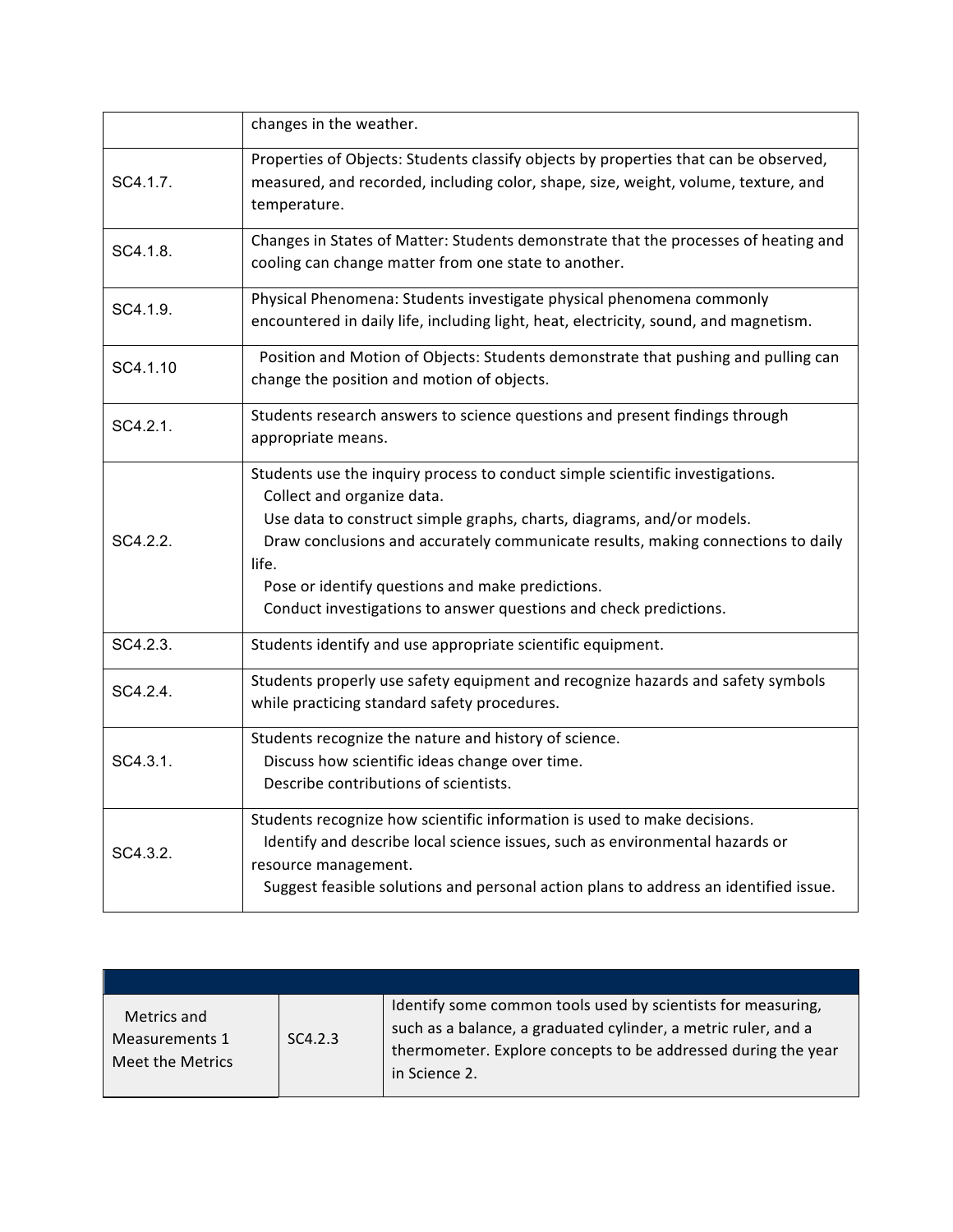| Metrics and<br>Measurements 2 Why<br>Does a Meter Matter?            | SC4.2.3                         | Know that 100 millimeters equal meter. Know that meters,<br>centimeters, and millimeters are units of length.                                                                                                                                                                                                                                                                                                                                                                                                                                                                                                                                                                                                                                                                                    |
|----------------------------------------------------------------------|---------------------------------|--------------------------------------------------------------------------------------------------------------------------------------------------------------------------------------------------------------------------------------------------------------------------------------------------------------------------------------------------------------------------------------------------------------------------------------------------------------------------------------------------------------------------------------------------------------------------------------------------------------------------------------------------------------------------------------------------------------------------------------------------------------------------------------------------|
| Metrics and<br><b>Measurements 3</b><br><b>Temperature Scales</b>    | SC4.1.4,<br>SC4.2.3,<br>SC4.2.4 | Identify the boiling point of water, the freezing point of water,<br>and the average body temperature. Compare temperatures on<br>the Fahrenheit and Celsius scales. Create a temperature scale.                                                                                                                                                                                                                                                                                                                                                                                                                                                                                                                                                                                                 |
| Metrics and<br><b>Measurements 4 Let's</b><br>Use a Liter            |                                 | Recognize that there are 1000mL in a liter.                                                                                                                                                                                                                                                                                                                                                                                                                                                                                                                                                                                                                                                                                                                                                      |
| Metrics and<br><b>Measurements 5 The</b><br><b>Scientific Method</b> | SC4.2.2                         | Identify the steps in the scientific method.                                                                                                                                                                                                                                                                                                                                                                                                                                                                                                                                                                                                                                                                                                                                                     |
| Metrics and<br>Measurements 6 Let's<br><b>Measure Mass</b>           | SC4.2.2                         | Measure mass, in grams, using a double-pan balance. Know that<br>there are 1,000 grams in a kilogram. Interpret results on a bar<br>graph.                                                                                                                                                                                                                                                                                                                                                                                                                                                                                                                                                                                                                                                       |
| Metrics and<br><b>Measurements 7</b><br>Spring into Action           |                                 | Know that 10 centimeters equal meter. Identify four common<br>metric units of measurement: centimeters, grams, mililiters, and<br>degrees Celsius. Know that 1000 millimeters equal 1 meter.<br>Identify the boiling point of water, the freezing point of water,<br>and the average body temperature. Record results on a bar<br>graph. Measure temperatures on the Celsius scale. Identify some<br>common tools used by scientists for measuring, such as a<br>balance, a graduated cylinder, a metric ruler, and a thermometer.<br>Measure volume in milliliters using a graduated cylinder.<br>Demonstrate mastery of important knowledge and skills taught in<br>this unit. Measure weight using a spring scale. Compare mass and<br>weight. Know that a newton is a metric unit of weight. |
| Forces and Motion 1<br>Make It Move with<br><b>Pushes and Pulls</b>  | SC4.1.10                        | Compare how objects move, both in and out of water. Describe<br>the changes in an object's position, due to motion.                                                                                                                                                                                                                                                                                                                                                                                                                                                                                                                                                                                                                                                                              |
| Forces and Motion 2<br><b>Measuring Pushes and</b><br>Pulls          | SC4.1.10                        | Measure the forces needed to pull objects across a smooth, flat<br>surface using a spring scale. Measure the weight of objects using<br>spring scale.                                                                                                                                                                                                                                                                                                                                                                                                                                                                                                                                                                                                                                            |
| Forces and Motion 3<br>We've Got Friction                            |                                 | Know that friction is force that slows down or stops sliding<br>objects. Demonstrate how the force of friction affects the motion<br>of objects.                                                                                                                                                                                                                                                                                                                                                                                                                                                                                                                                                                                                                                                 |
| Forces and Motion 4<br><b>Groovy Gravity</b>                         |                                 | State that gravity pulls objects straight down to the Earth. Know<br>that gravity makes all objects fall at the same rate.                                                                                                                                                                                                                                                                                                                                                                                                                                                                                                                                                                                                                                                                       |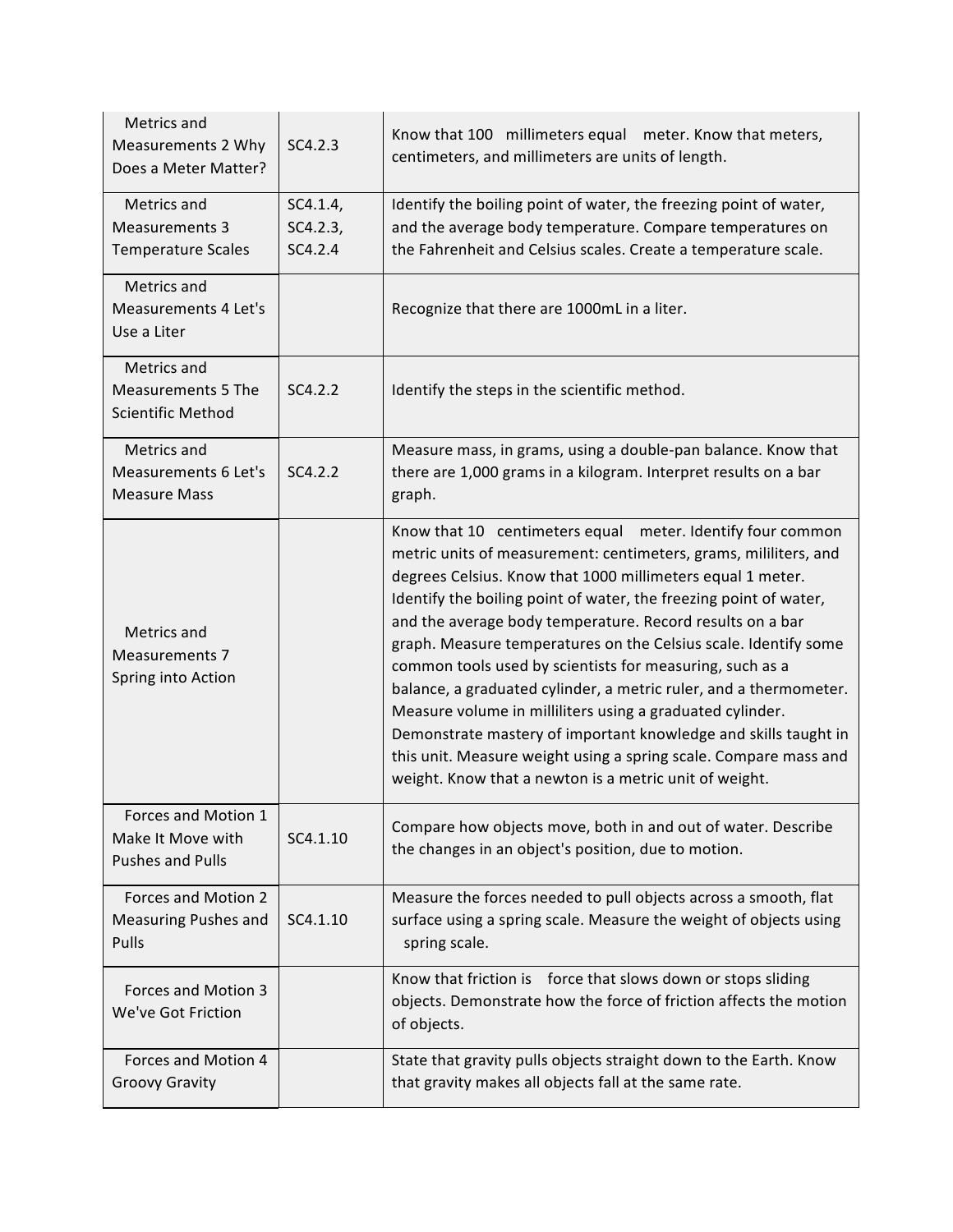| Forces and Motion 7<br><b>Balancing Act</b>                 |         | Demonstrate mastery of the knowledge and skills taught in this<br>unit. Measure the forces needed to pull objects across a smooth,<br>flat surface using a spring scale. Know that there is a force of<br>friction whenever two surfaces move against one another. Know<br>that friction is a force that slows down or stops sliding objects.<br>Demonstrate how gravity affects all objects. Know that gravity<br>makes all objects fall at the same rate.                                                                                                                                                                                                                                                               |
|-------------------------------------------------------------|---------|---------------------------------------------------------------------------------------------------------------------------------------------------------------------------------------------------------------------------------------------------------------------------------------------------------------------------------------------------------------------------------------------------------------------------------------------------------------------------------------------------------------------------------------------------------------------------------------------------------------------------------------------------------------------------------------------------------------------------|
| Simple Machines 1<br>What Are Machines?                     |         | Define the scientific term work. Explain how machines make work<br>easier. Identify different types of simple levers.                                                                                                                                                                                                                                                                                                                                                                                                                                                                                                                                                                                                     |
| Simple Machines 2<br>Wheels and Axles                       |         | Identify wheels and axles. Demonstrate how a force gets<br>transferred between a wheel and its axle. Identify different types<br>of simple levers.                                                                                                                                                                                                                                                                                                                                                                                                                                                                                                                                                                        |
| Simple Machines 3<br>Pulleys                                |         | Identify how a fixed pulley is used to lift a load. Identify the parts<br>of a pulley. Identify different types of simple levers.                                                                                                                                                                                                                                                                                                                                                                                                                                                                                                                                                                                         |
| Simple Machines 4<br>Inclined Planes,<br>Wedges, and Screws |         | Define a screw as a simple machine made of an inclined plane<br>wrapped around a cylinder. Explain that it takes less force to pull<br>load up an inclined plane than it does to lift the load to the<br>same height. Explain that load must travel longer distance up<br>an inclined plane than it would if it were lifted straight up to the<br>same height.                                                                                                                                                                                                                                                                                                                                                            |
| Simple Machines 5<br><b>Machines Work</b><br>Together       |         | Identify common tools as simple or complex machines. Identify<br>different types of simple levers. Identify the parts of a pulley.<br>State that wedges can be used to lift, cut, or separate. Define the<br>scientific term work. Identify how a moveable pulley is used to lift<br>load. Explain how machines make work easier. Demonstrate<br>how a force gets transferred between a wheel and its axle.<br>Identify wheels and axles. Explain that it takes less force to pull a<br>load up an inclined plane than it does to lift the load to the same<br>height. Identify how a fixed pulley is used to lift a load. Define a<br>screw as a simple machine made of an inclined plane wrapped<br>cylinder.<br>around |
| Magnetism<br>The<br>Force of Magnetism                      | SC4.1.9 | Explain that magnets can cause some objects to move by exerting<br>an invisible force.<br>Recognize that magnets are strongest at the poles.<br>Determine that objects made of iron and steel are attracted to<br>magnets.<br>Determine the relative strengths of various magnets.                                                                                                                                                                                                                                                                                                                                                                                                                                        |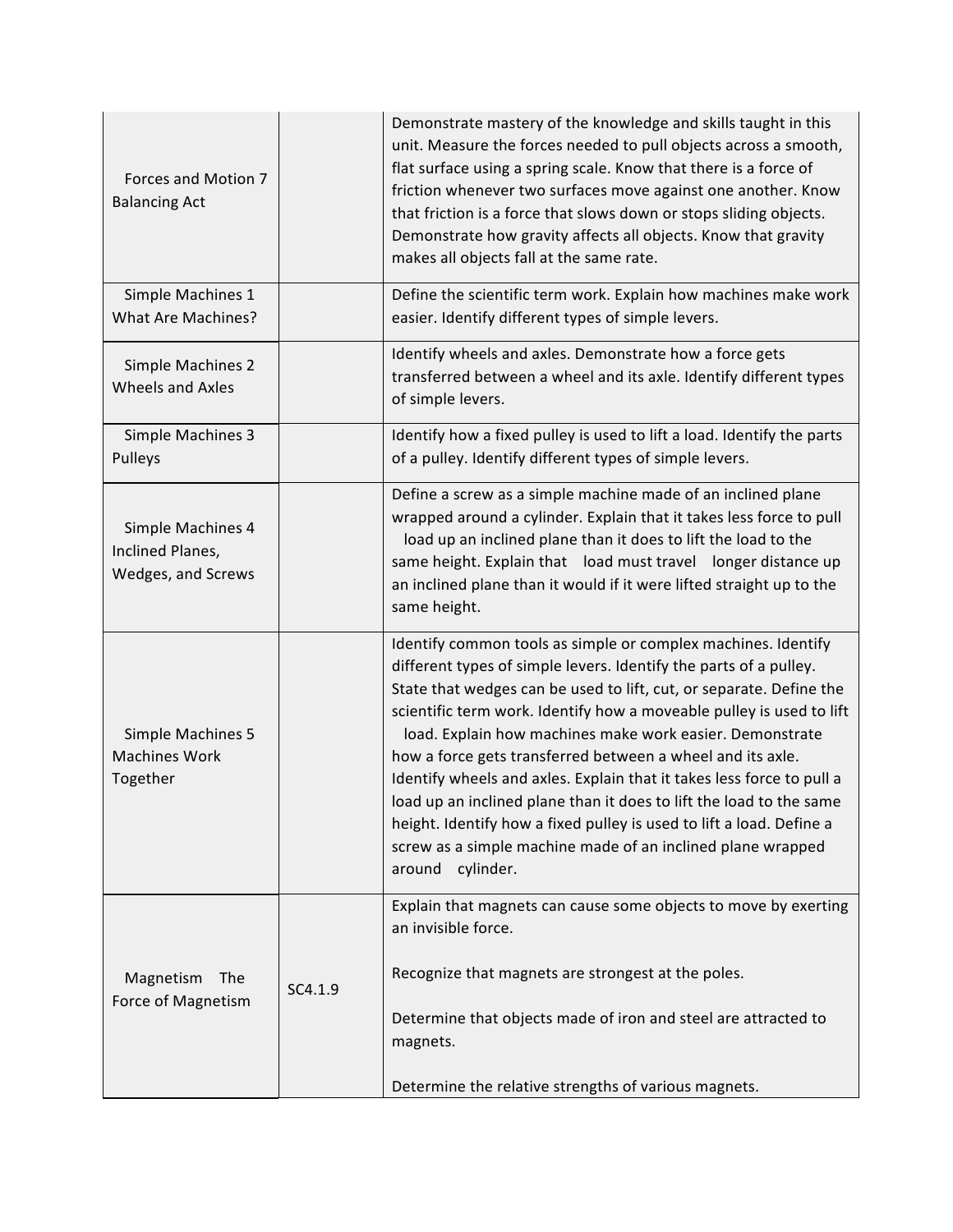|                                                                  |         | Identify magnets by their common names.                                                                                                                                                                                                                                                                                                                                                                                                                                                                                                   |
|------------------------------------------------------------------|---------|-------------------------------------------------------------------------------------------------------------------------------------------------------------------------------------------------------------------------------------------------------------------------------------------------------------------------------------------------------------------------------------------------------------------------------------------------------------------------------------------------------------------------------------------|
| Magnetism 2<br>Magnetic Poles and<br>Fields                      | SC4.1.9 | Demonstrate that magnets have two kinds of poles, and that<br>similar poles repel and opposite poles attract. Explain that the<br>Earth is large magnet with magnetic poles and magnetic field.<br>Show the magnetic fields of different magnets by using iron<br>filings.                                                                                                                                                                                                                                                                |
| Magnetism 3<br><b>Temporary Magnets</b>                          | SC4.1.9 | Explain that the molecules of an object made of iron or steel can<br>be temporarily aligned to form a magnet.                                                                                                                                                                                                                                                                                                                                                                                                                             |
| Magnetism 5<br>Through Thick and<br>Thin                         | SC4.1.9 | Explain how to make temporary magnet. Determine that<br>objects made of iron and steel are attracted to magnets.<br>Recognize that magnets are strongest at the poles. Demonstrate<br>that magnets have two kinds of poles, and that similar poles repel<br>and opposite poles attract. Explain that the Earth is large<br>magnet with magnetic poles and a magnetic field. Demonstrate<br>mastery of the important knowledge and skills of this unit.                                                                                    |
| Sounds Around Us 1<br>Sounds All Around                          |         | Determine the sources of a variety of sounds.                                                                                                                                                                                                                                                                                                                                                                                                                                                                                             |
| Sounds Around Us 3<br><b>Sound Travels</b>                       | SC4.1.9 | identify vibrating sources of sound.                                                                                                                                                                                                                                                                                                                                                                                                                                                                                                      |
| Sounds Around Us 3<br>Sound Waves                                | SC4.1.9 | Demonstrate that sound waves travel through solids, liquids, and<br>gases.                                                                                                                                                                                                                                                                                                                                                                                                                                                                |
| Sounds Around Us 4<br>The Ears Hear                              | SC4.1.9 | Identify ways that animals use their ears to survive. Label the<br>parts of the ear.                                                                                                                                                                                                                                                                                                                                                                                                                                                      |
| Sounds Around Us 5<br><b>Exploring Pitch and</b><br>Volume       | SC4.1.9 | Experiment to see what causes pitch and volume changes.                                                                                                                                                                                                                                                                                                                                                                                                                                                                                   |
| Sounds Around Us 6<br><b>Musical Sound</b>                       | SC4.1.9 | Differentiate between methods of changing volume and pitch on<br>stringed instrument. Demonstrate how to change the volume of<br>stringed instrument's sound.                                                                                                                                                                                                                                                                                                                                                                             |
| Sounds Around Us 8<br>Biography: Alexander<br><b>Graham Bell</b> | SC4.3.1 | Tell about the life and accomplishments of Alexander Graham<br>Bell. Recognize that the sound of your voice is a result of your<br>vocal cords vibrating. Demonstrate that sound waves travel<br>through solids, liquids, and gases. Demonstrate how to change<br>the volume of a stringed instrument's sound. Recognize that the<br>sound of your voice is a result of your vocal cords vibrating.<br>identify vibrating sources of sound. Demonstrate mastery of the<br>knowledge and skills taught in this unit. Differentiate between |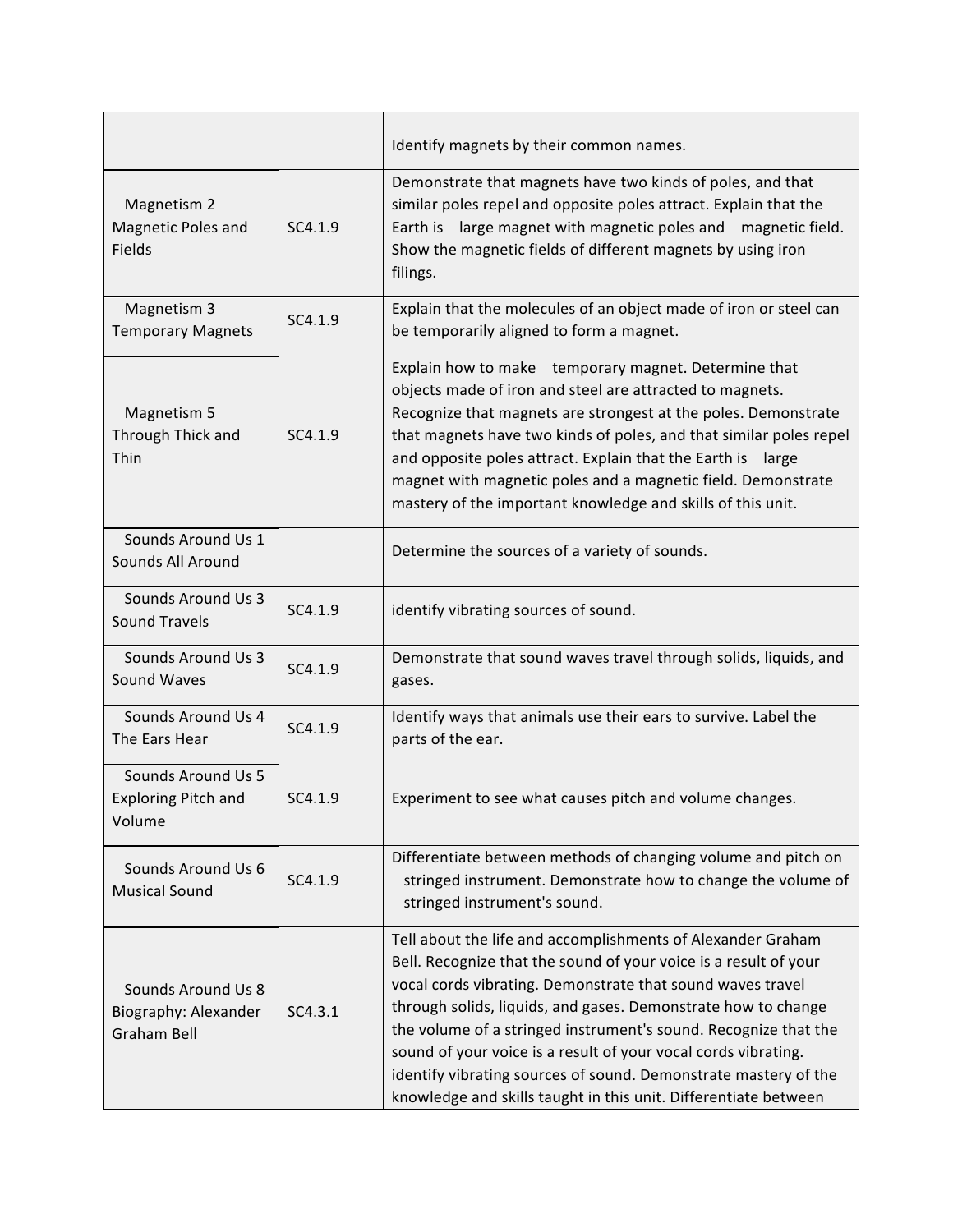|                                                            | pitch and volume. Explain how sound is transmitted through the<br>ear. Identify the source of natural and man-made sounds. Label<br>the parts of the ear.                                                                                                                                                                                                                                                                                                                                                                                                                                                                                                                                                                                                                                                                                                                                                                                                                                                                                                                                                                                                                                                            |
|------------------------------------------------------------|----------------------------------------------------------------------------------------------------------------------------------------------------------------------------------------------------------------------------------------------------------------------------------------------------------------------------------------------------------------------------------------------------------------------------------------------------------------------------------------------------------------------------------------------------------------------------------------------------------------------------------------------------------------------------------------------------------------------------------------------------------------------------------------------------------------------------------------------------------------------------------------------------------------------------------------------------------------------------------------------------------------------------------------------------------------------------------------------------------------------------------------------------------------------------------------------------------------------|
| Sounds Around Us 9<br>1st Semester<br>Assessment           | Identify some common tools used by scientists for measuring,<br>such as a balance, a graduated cylinder, a metric ruler, and a<br>thermometer. Explain how sound is transmitted through the ear.<br>Differentiate between methods of changing volume and pitch on<br>stringed instrument. Explain how machines make work easier.<br>Know that moving heavy objects requires more force than<br>moving light objects. Define the scientific term work. State that<br>magnets have poles-areas of greatest magnetic strength.<br>Demonstrate that magnets have two kinds of poles, and that<br>similar poles repel and opposite poles attract. Explain that sound<br>is made by vibrating objects. Recognize that there are 1000mL in<br>liter. Explain that it takes less force to pull load up an inclined<br>plane than it does to lift the load to the same height. Know that<br>10 centimeters equal meter. Measure volume in milliliters<br>using a graduated cylinder. Know that friction is a force that slows<br>down or stops sliding objects. Identify different types of simple<br>levers. Explain how to make a temporary magnet. Demonstrate<br>mastery of the knowledge and skills taught in this unit. |
| The Human Body 1<br>Cells                                  | Identify four different types of cells and their functions. Explain<br>that all living things are made of cells. Recognize that cells can<br>grow, die, and be replaced throughout your life.                                                                                                                                                                                                                                                                                                                                                                                                                                                                                                                                                                                                                                                                                                                                                                                                                                                                                                                                                                                                                        |
| The Human Body 3<br>What Happens to a<br>Hamburger? Part 1 | Recognize that the digestive system gets the energy your body<br>uses to live and grow from food.                                                                                                                                                                                                                                                                                                                                                                                                                                                                                                                                                                                                                                                                                                                                                                                                                                                                                                                                                                                                                                                                                                                    |
| The Human Body 4<br>What Happens to a<br>Hamburger? Part 2 | Explain that the small intestine completes the breakdown of food<br>into molecules that the body uses to make energy. Explain that<br>the large intestine absorbs water from undigested food and gets<br>rid of waste.                                                                                                                                                                                                                                                                                                                                                                                                                                                                                                                                                                                                                                                                                                                                                                                                                                                                                                                                                                                               |
| The Human Body 5<br>The Excretory System                   | Explain how the kidneys and bladder function as part of the<br>excretory system to filter, store, and remove liquid waste from<br>the blood.                                                                                                                                                                                                                                                                                                                                                                                                                                                                                                                                                                                                                                                                                                                                                                                                                                                                                                                                                                                                                                                                         |
| The Human Body 6<br>My Plate                               | Demonstrate mastery of the important knowledge and skills of<br>this unit. Name the six food groups in the food pyramid. Explain<br>that the large intestine absorbs water from undigested food and<br>gets rid of waste. Describe the functions of the mouth, the<br>esophagus, and the stomach. Explain that the small intestine<br>completes the breakdown of food into molecules that the body                                                                                                                                                                                                                                                                                                                                                                                                                                                                                                                                                                                                                                                                                                                                                                                                                   |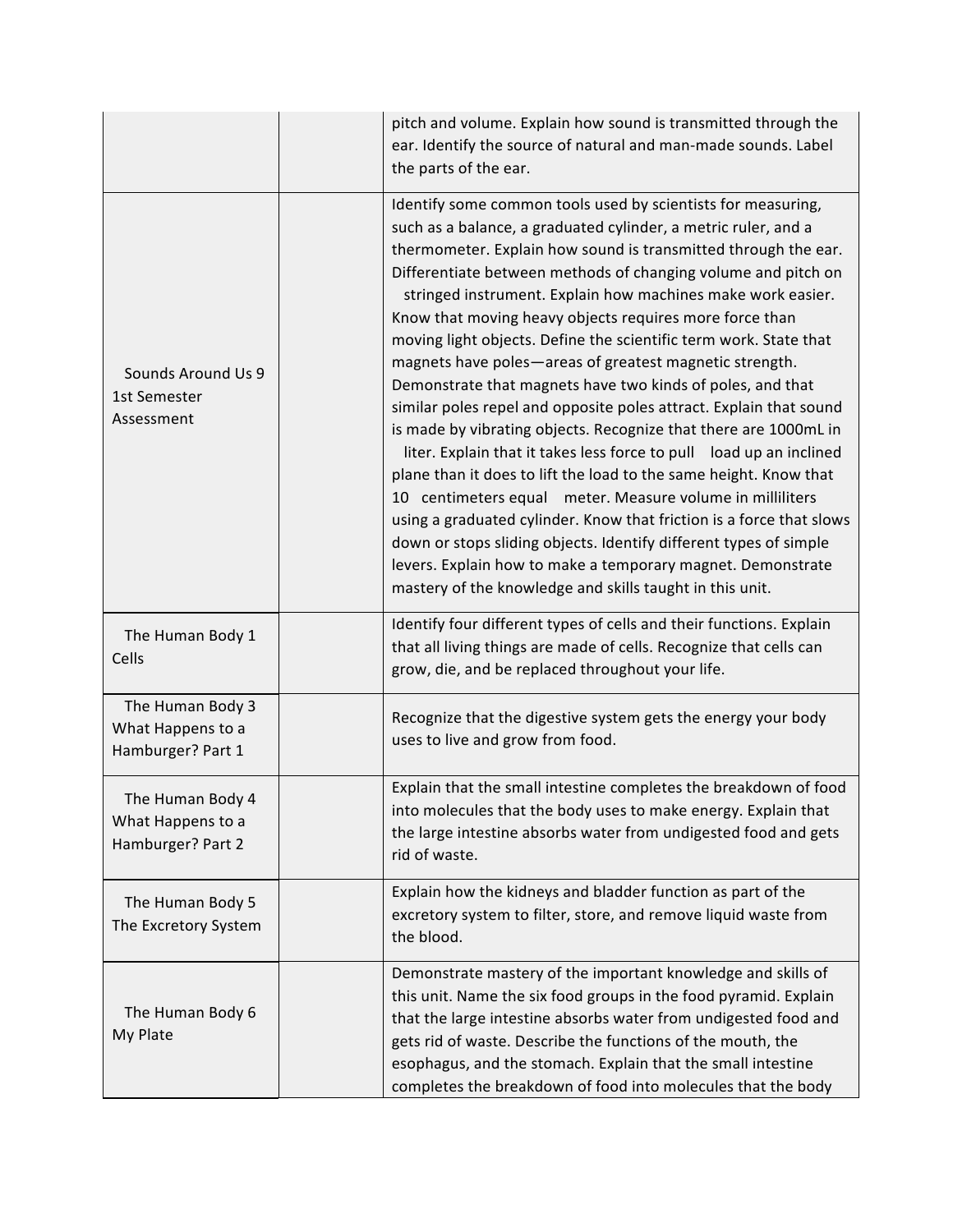|                                                              |         | uses to make energy. Explain that all living things are made of<br>cells. Compare the relative sizes of the small and large intestines.<br>Identify the three main parts of the animal cell: cell membrane,<br>nucleus, and cytoplasm. Recognize that the digestive system gets<br>the energy your body uses to live and grow from food.                                                                                                                                                                                                                                                                                                                                                                                                                                                                                                                                                                                                             |
|--------------------------------------------------------------|---------|------------------------------------------------------------------------------------------------------------------------------------------------------------------------------------------------------------------------------------------------------------------------------------------------------------------------------------------------------------------------------------------------------------------------------------------------------------------------------------------------------------------------------------------------------------------------------------------------------------------------------------------------------------------------------------------------------------------------------------------------------------------------------------------------------------------------------------------------------------------------------------------------------------------------------------------------------|
| Rock Hounds 1<br>Journey to the Center<br>of the Earth       |         | Explain that the crust, mantle, and core are the three layers of<br>the Earth. State that scientists who study the Earth are called<br>geologists.                                                                                                                                                                                                                                                                                                                                                                                                                                                                                                                                                                                                                                                                                                                                                                                                   |
| <b>Rock Hounds</b><br>Rock<br>Collection                     |         | Sort and classify rocks according to their properties.                                                                                                                                                                                                                                                                                                                                                                                                                                                                                                                                                                                                                                                                                                                                                                                                                                                                                               |
| Rock Hounds 3<br><b>Marvelous Minerals</b>                   |         | Recognize that minerals form in special shapes called crystals.<br>Use "Mohs' Scale of Hardness" to test and identify minerals.                                                                                                                                                                                                                                                                                                                                                                                                                                                                                                                                                                                                                                                                                                                                                                                                                      |
| Rock Hounds 4<br>Igneous Rock                                |         | Identify magma as melted rock from the Earth's mantle or crust.<br>Explain that igneous rock is made from cooled lava from a<br>volcanic eruption.                                                                                                                                                                                                                                                                                                                                                                                                                                                                                                                                                                                                                                                                                                                                                                                                   |
| <b>Rock Hounds 5</b><br>Sedimentary Rock                     |         | State that sedimentary rocks form over long period of time.<br>Explain that sedimentary rock is made from layers of sediment.<br>Identify ways people use sedimentary rock.                                                                                                                                                                                                                                                                                                                                                                                                                                                                                                                                                                                                                                                                                                                                                                          |
| Rock Hounds 6<br>Fossils Tell of Long<br>Ago                 |         | Explain that fossil is plant, animal, or imprint of<br>plant or<br>animal that has turned to stone.                                                                                                                                                                                                                                                                                                                                                                                                                                                                                                                                                                                                                                                                                                                                                                                                                                                  |
| Rock Hounds 7<br>Metamorphic Rock                            |         | Explain that metamorphic rock is sedimentary or igneous rock<br>that has been changed by heat and pressure. Compare igneous,<br>sedimentary, and metamorphic rock by the processes that form<br>them.                                                                                                                                                                                                                                                                                                                                                                                                                                                                                                                                                                                                                                                                                                                                                |
| <b>Rock Hounds 8</b><br>Biography: Florence<br><b>Bascom</b> | SC4.3.1 | Explain that the crust, mantle, and core are the three layers of<br>the Earth. Explain that magma is called lava when it reaches the<br>Earth's surface. Explain that metamorphic rock is sedimentary or<br>igneous rock that has been changed by heat and pressure.<br>Compare igneous, sedimentary, and metamorphic rock by the<br>processes that form them. Identify characteristics of the Earth's<br>crust, mantle, and core. Explain that sedimentary rock is made<br>from layers of sediment. Explain that fossils give us information<br>about plants and animals that lived long ago and how the Earth<br>has changed over time. Explain that igneous rock is made from<br>cooled lava from a volcanic eruption. Explain that a fossil is a<br>plant, animal, or imprint of a plant or animal that has turned to<br>stone. Know that Florence Bascom is considered the first woman<br>of geology. Map the locations of minerals in a model. |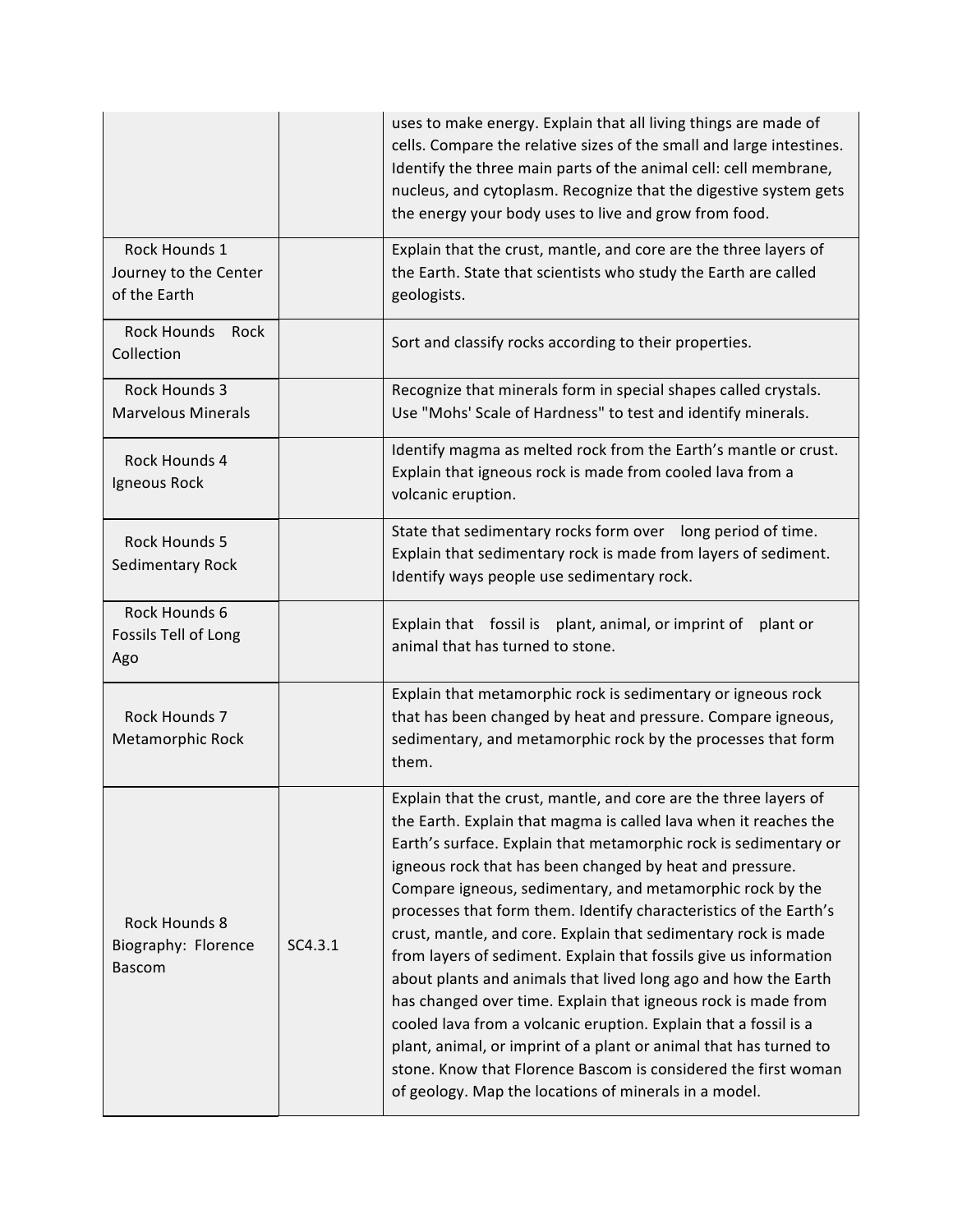| Weathering,<br>Erosion, and Soil 1<br>What Is Soil?                              |         | State that soil is mixture of minerals, humus, air, and water.                                                                                                                                                                                                                                                                                                                                                                                                                                                                                                                                                                                                                                                                                                                                                                                                                                                                  |
|----------------------------------------------------------------------------------|---------|---------------------------------------------------------------------------------------------------------------------------------------------------------------------------------------------------------------------------------------------------------------------------------------------------------------------------------------------------------------------------------------------------------------------------------------------------------------------------------------------------------------------------------------------------------------------------------------------------------------------------------------------------------------------------------------------------------------------------------------------------------------------------------------------------------------------------------------------------------------------------------------------------------------------------------|
| Weathering,<br>Erosion, and Soil 2<br>Clay, Silt, and Sand                       |         | Explain that humus is made up of things that were once living,<br>such as twigs, roots, and leaves, as well as dead insects and<br>worms.                                                                                                                                                                                                                                                                                                                                                                                                                                                                                                                                                                                                                                                                                                                                                                                       |
| Weathering,<br>Erosion, and Soil 3<br><b>How Are Soils</b><br>Different?, Part 1 |         | Explain that soils have different textures because they contain<br>different amounts of clay, silt, and sand. Explain why different<br>soils have different colors (for example, they are made of<br>different minerals, they contain different amounts of humus or<br>water).                                                                                                                                                                                                                                                                                                                                                                                                                                                                                                                                                                                                                                                  |
| Weathering,<br>Erosion, and Soil 4<br>Weathered and Worn<br>Down                 |         | Recognize that the mineral particles in soil (for example, sand,<br>silt, and clay) are weathered rock. Describe weathering as the<br>process that breaks down rocks into smaller pieces.                                                                                                                                                                                                                                                                                                                                                                                                                                                                                                                                                                                                                                                                                                                                       |
| Weathering,<br>Erosion, and Soil 5<br>Erosion                                    |         | Explain that erosion can be caused by both water and wind.<br>Describe erosion as the movement of soil and weathered rock<br>from one place to another.                                                                                                                                                                                                                                                                                                                                                                                                                                                                                                                                                                                                                                                                                                                                                                         |
| Weathering,<br>Erosion, and Soil 6<br>Save Our Soil                              |         | State that unplanted soil erodes more easily than planted soil.<br>Explain why conserving soil is important. Experiment to see if<br>grass helps reduce erosion by trapping soil with its roots.                                                                                                                                                                                                                                                                                                                                                                                                                                                                                                                                                                                                                                                                                                                                |
| Weathering,<br>Erosion, and Soil 7<br>How Are Soils<br>Different?, Part 2        |         | Conclude whether sand or loam soil grows healthier bean plants.<br>Demonstrate mastery of the important knowledge and skills of<br>this unit. Draw a bar graph that accurately depicts experimental<br>results. Explain why different soils have different colors (for<br>example, they are made of different minerals, they contain<br>different amounts of humus or water). Compare the relative sizes<br>of clay and sand. Describe erosion as the movement of soil and<br>weathered rock from one place to another. Explain that humus is<br>made up of things that were once living, such as twigs, roots, and<br>leaves, as well as dead insects and worms. Describe weathering<br>as the process that breaks down rocks into smaller pieces. State<br>that soil is a mixture of minerals, humus, air, and water.<br>Recognize that clay, silt, and sand are terms that describe mineral<br>particles of different sizes. |
| Circle of Life, Plants<br>Life Cycles                                            | SC4.1.2 | Put the plant life-cycle stages in the correct order. Explain that<br>the series of stages through which a living thing passes during its<br>lifetime is called its life cycle. Identify plant life-cycle stages: seed,<br>seedling, flower, fruit.                                                                                                                                                                                                                                                                                                                                                                                                                                                                                                                                                                                                                                                                             |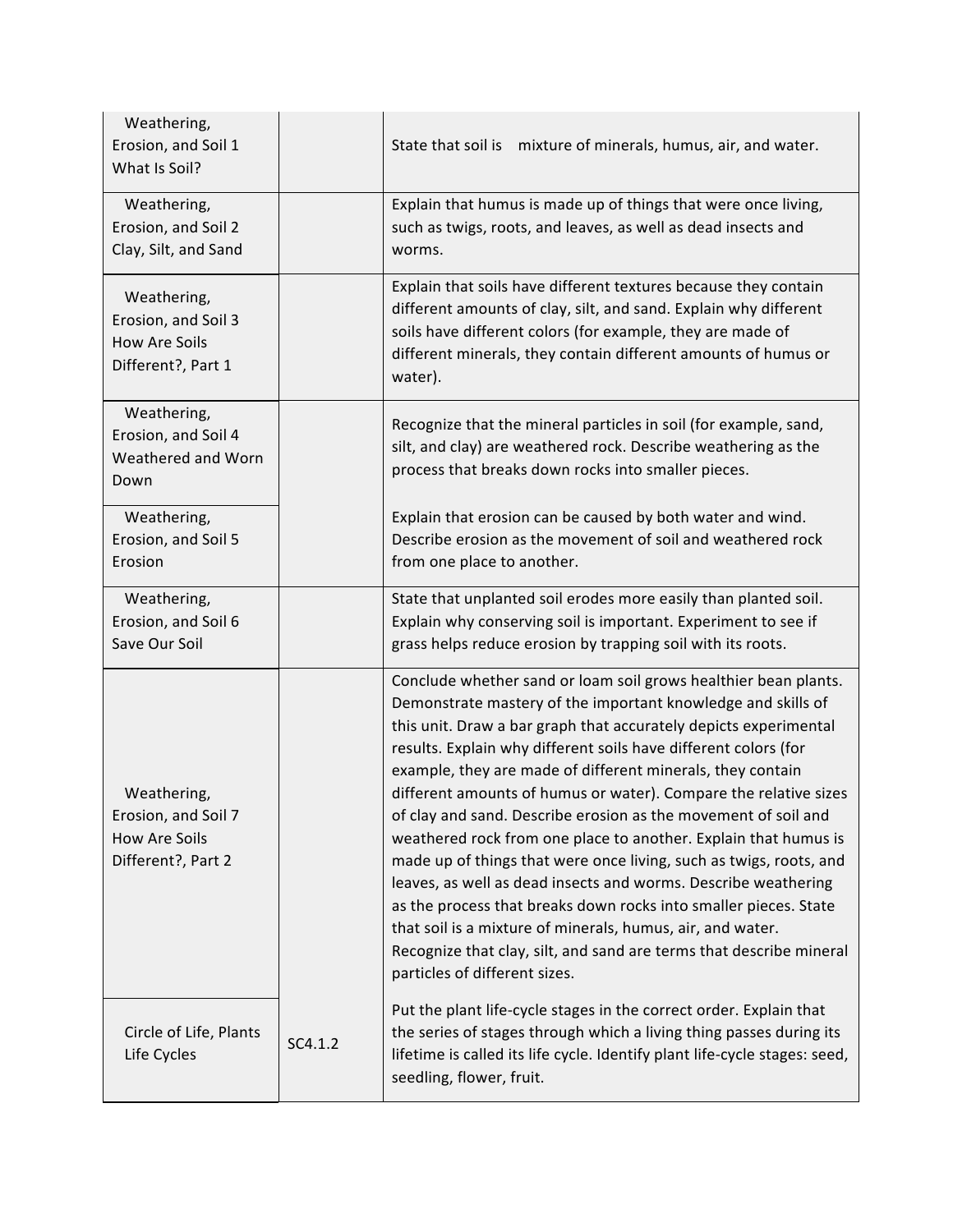| Circle of Life, Plants<br>Seed Stage: Roots<br>and Gravity      |         | State that one way plants reproduce is by making seeds that grow<br>into new plants. Recognize that the force of gravity causes roots<br>to grow downward. Identify plant life-cycle stages: seed, seedling,<br>flower, fruit.                                                                                                                                                                                                                                                                                                                                                                                                                                                                                                                                                                                                                           |
|-----------------------------------------------------------------|---------|----------------------------------------------------------------------------------------------------------------------------------------------------------------------------------------------------------------------------------------------------------------------------------------------------------------------------------------------------------------------------------------------------------------------------------------------------------------------------------------------------------------------------------------------------------------------------------------------------------------------------------------------------------------------------------------------------------------------------------------------------------------------------------------------------------------------------------------------------------|
| Circle of Life, Plants<br>Seedling Stage: Light<br>and Plants   |         | Recognize that plants grow toward light. Recognize that<br>seedlings, when they are mature, will look similar to their parent<br>plants.                                                                                                                                                                                                                                                                                                                                                                                                                                                                                                                                                                                                                                                                                                                 |
| Circle of Life, Plants<br><b>Fabulous Flowers</b>               |         | Identify the parts of flower: sepal, petal, stamen, pistil.                                                                                                                                                                                                                                                                                                                                                                                                                                                                                                                                                                                                                                                                                                                                                                                              |
| Circle of Life, Plants<br>The Power of a<br>Flower              |         | State that fruit grows from pollinated flower. Recognize that<br>pollination occurs when pollen from one flower's stamen<br>contacts another flower's pistil.                                                                                                                                                                                                                                                                                                                                                                                                                                                                                                                                                                                                                                                                                            |
| Circle of Life, Plants<br><b>Traveling Seeds</b>                |         | Identify ways in which seeds are dispersed (for example, by<br>hitchhiking, by blowing in the wind, by gravity, and by being<br>eaten by animals).                                                                                                                                                                                                                                                                                                                                                                                                                                                                                                                                                                                                                                                                                                       |
| Circle of Life, Plants<br>Se How They Grow!                     |         | Demonstrate mastery of the important knowledge and skills of<br>this unit. Formulate conclusions about how sunlight affects the<br>growth of plants. Identify ways in which seeds are dispersed (for<br>example, by hitchhiking, by blowing in the wind, by gravity, and<br>by being eaten by animals). State that fruit grows from a<br>pollinated flower. Identify plant life-cycle stages: seed, seedling,<br>flower, fruit. Explain that the series of stages through which a<br>living thing passes during its lifetime is called its life cycle. Identify<br>the parts of a flower: sepal, petal, stamen, pistil. Recognize that<br>pollination occurs when pollen from one flower's stamen<br>contacts another flower's pistil. Recognize that plants grow<br>toward light. Recognize that the force of gravity causes roots to<br>grow downward. |
| 1 Circle of Life,<br>Animals 1 Animals<br>Have Life Cycles, Too | SC4.1.2 | Recognize both similarities and differences between plant and<br>animal life cycles. Compare plant life cycle with an animal life<br>cycle.                                                                                                                                                                                                                                                                                                                                                                                                                                                                                                                                                                                                                                                                                                              |
| 1 Circle of Life,<br>Animals 2 Life Cycle of<br>Insects, Part 1 | SC4.1.2 | Put the stages of an insect's life cycle in the correct order. Explain<br>that a butterfly has a chrysalis during the pupa stage. State that a<br>butterfly larva is also called a caterpillar.                                                                                                                                                                                                                                                                                                                                                                                                                                                                                                                                                                                                                                                          |
| 1 Circle of Life,<br>Animals 3 Life Cycle of<br>Insects, Part 2 |         | Recognize that insects molt as they grow. Recognize that<br>metamorphosis is the transformation of an insect larva to an<br>adult. Describe the larva stage of some insect life cycles as<br>"wormlike."                                                                                                                                                                                                                                                                                                                                                                                                                                                                                                                                                                                                                                                 |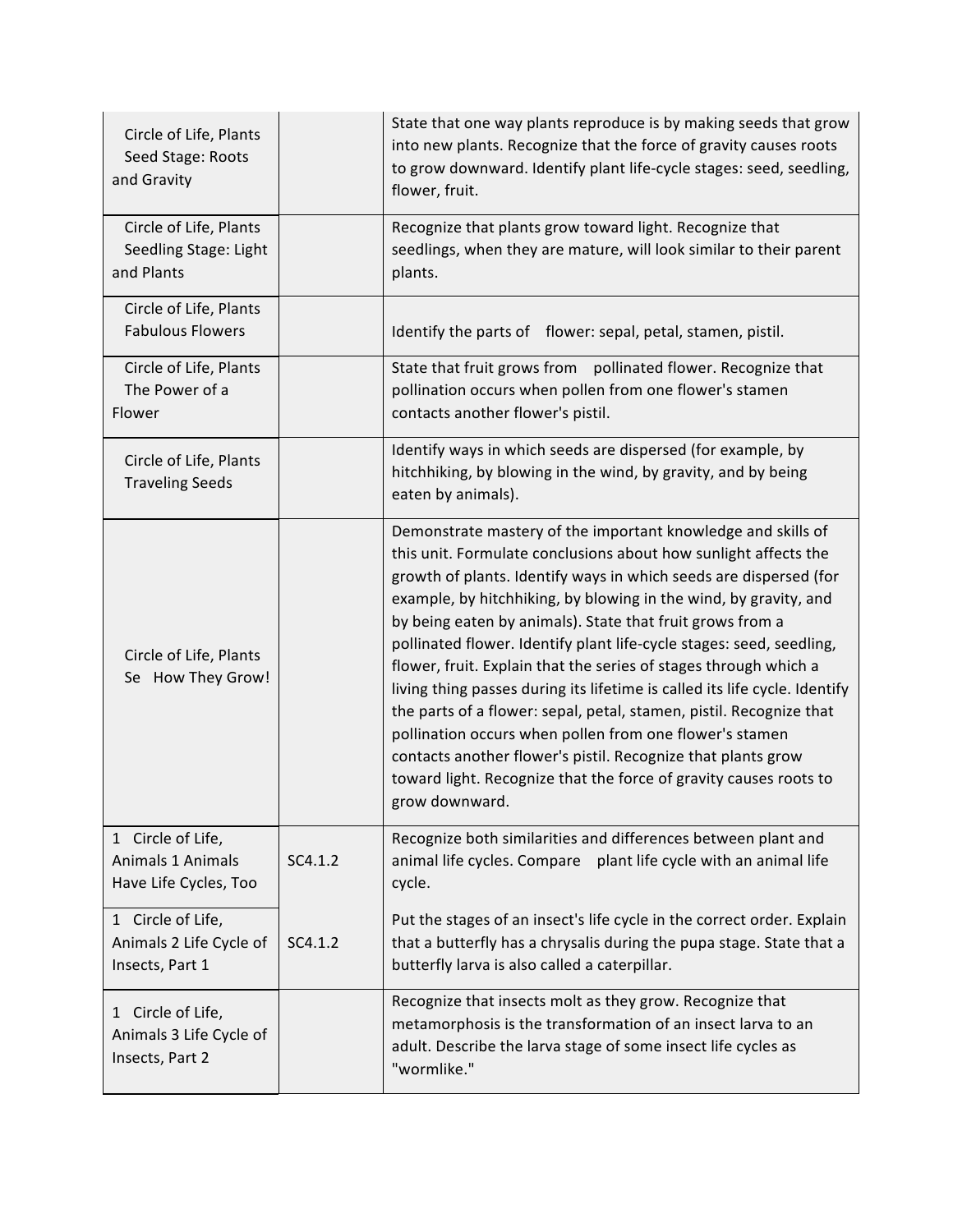| 1 Circle of Life,<br>Animals 4 Life Cycle of<br>Fish                             | SC4.1.2 | Describe the stages in the life cycle of a fish (for example, that a<br>fry is a young fish and that adult fish reproduce). Put the stages of<br>fish's life cycle in the right order.                                                                                                                                                                                                                                                                                                                                                                                                                                                                                                                                                                                                                                                  |
|----------------------------------------------------------------------------------|---------|-----------------------------------------------------------------------------------------------------------------------------------------------------------------------------------------------------------------------------------------------------------------------------------------------------------------------------------------------------------------------------------------------------------------------------------------------------------------------------------------------------------------------------------------------------------------------------------------------------------------------------------------------------------------------------------------------------------------------------------------------------------------------------------------------------------------------------------------|
| 1 Circle of Life,<br>Animals 5 Why Frogs<br>Are Wet: Life Cycle of<br>Amphibians | SC4.1.2 | Describe the stages in the life cycle of a frog (for example, that a<br>tadpole has gills and lives in the water and that an adult has four<br>legs and can live both on land and in the water). Order the stages<br>of a frog life cycle.                                                                                                                                                                                                                                                                                                                                                                                                                                                                                                                                                                                              |
| 1 Circle of Life,<br>Animals 6 Life Cycle of<br>Reptiles                         | SC4.1.2 | Put the stages of reptile's life cycle in the right order. Describe<br>the stages in the life cycle of a reptile (for example, that a<br>hatchling is a young reptile and that an adult reptile can<br>reproduce).                                                                                                                                                                                                                                                                                                                                                                                                                                                                                                                                                                                                                      |
| 1 Circle of Life,<br>Animals 7 Life Cycle of<br><b>Birds</b>                     | SC4.1.2 | Put the stages of bird's life cycle in the right order. Describe the<br>different stages in the life cycle of a bird (for example, that a chick<br>is a young bird, and adult birds reproduce).                                                                                                                                                                                                                                                                                                                                                                                                                                                                                                                                                                                                                                         |
| 1 Circle of Life,<br>Animals 8 Life Cycle of<br><b>Mammals</b>                   | SC4.1.2 | Describe the stages in the life cycle of a mammal (for example,<br>that baby mammals are born live and look similar to their<br>parents, and adults reproduce). Identify, in order, the stages of a<br>human life cycle. Describe the larva stage of some insect life<br>cycles as "wormlike."                                                                                                                                                                                                                                                                                                                                                                                                                                                                                                                                          |
| 1 Circle of Life,<br>Animals 9 Life Spans                                        |         | Put the stages of an insect's life cycle in the correct order.<br>Recognize that metamorphosis is the transformation of an insect<br>larva to an adult. Order the stages of frog life cycle. Put the<br>stages of a reptile's life cycle in the right order. Put the stages of a<br>fish's life cycle in the right order. Identify, in order, the stages of a<br>human life cycle. Recognize both similarities and differences<br>between plant and animal life cycles. Put the stages of a bird's life<br>cycle in the right order. Demonstrate mastery of the important<br>knowledge and skills of this unit.                                                                                                                                                                                                                         |
| 1 Circle of Life,<br>Animals 10 Semester<br>Assessment                           |         | Compare igneous, sedimentary, and metamorphic rock by the<br>processes that form them. Experiment to see if grass helps<br>reduce erosion by trapping soil with its roots. Explain that all<br>living things are made of cells. Recognize that plants grow toward<br>light. Explain that fossils give us information about plants and<br>animals that lived long ago and how the Earth has changed over<br>time. Describe weathering as the process that breaks down rocks<br>into smaller pieces. Identify plant life-cycle stages: seed, seedling,<br>flower, fruit. Recognize that the digestive system gets the energy<br>your body uses to live and grow from food. Explain that erosion<br>can be caused by both water and wind. Identify the parts of a<br>flower: sepal, petal, stamen, pistil. Recognize both similarities and |